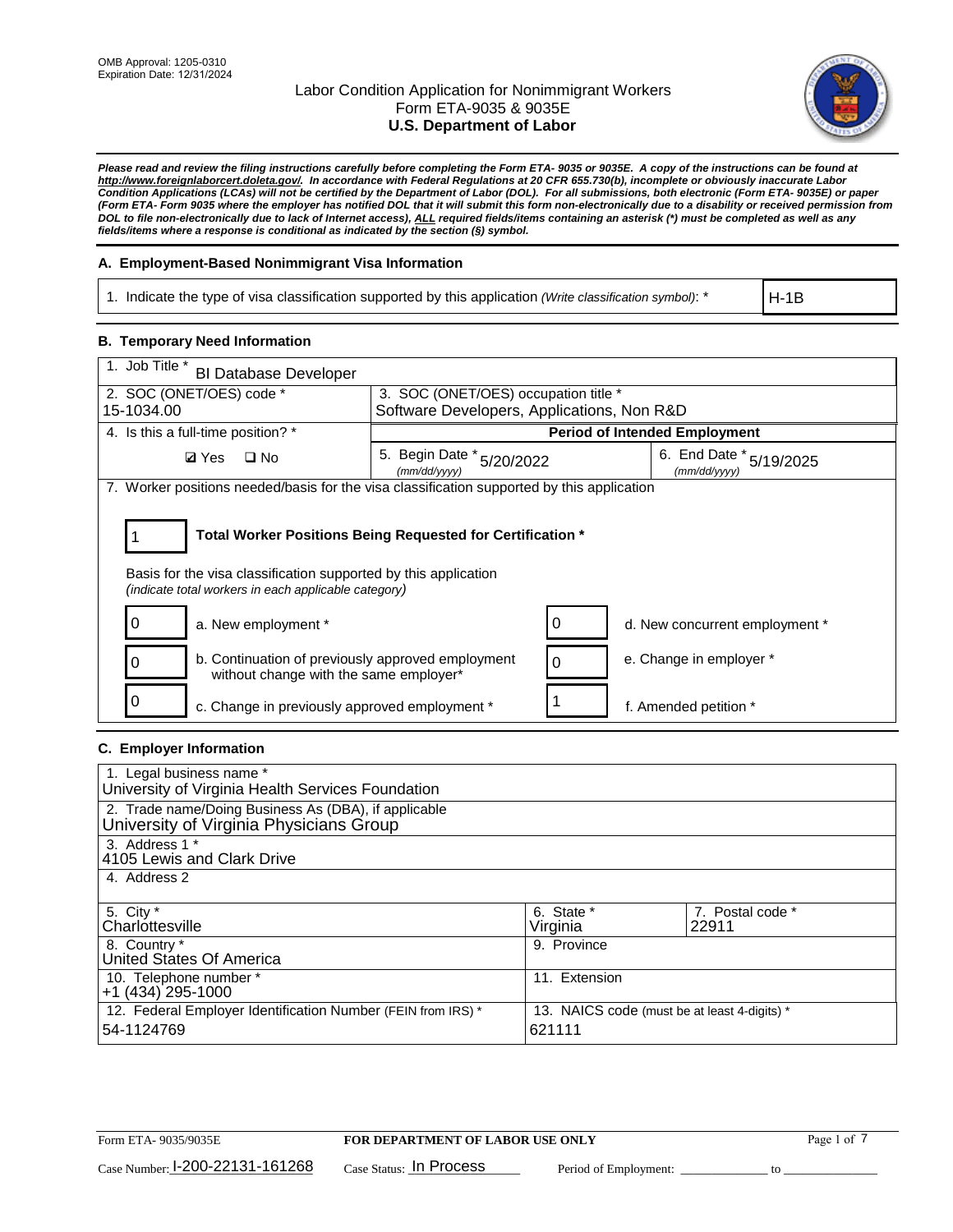

# **D. Employer Point of Contact Information**

**Important Note**: The information contained in this Section must be that of an employee of the employer who is authorized to act on behalf of the employer in labor certification matters. The information in this Section must be different from the agent or attorney information listed in Section E, unless the attorney is an employee of the employer.

| 1. Contact's last (family) name *                            | 2. First (given) name * |                        | 3. Middle name(s)         |
|--------------------------------------------------------------|-------------------------|------------------------|---------------------------|
| Casella                                                      | Judy                    |                        | J                         |
| 4. Contact's job title *<br>Manager, Delegated Credentialing |                         |                        |                           |
| 5. Address 1 *<br>4105 Lewis and Clark Drive                 |                         |                        |                           |
| 6. Address 2                                                 |                         |                        |                           |
| 7. City $*$<br>Charlottesville                               |                         | 8. State *<br>Virginia | 9. Postal code *<br>22911 |
| 10. Country *<br>United States Of America                    |                         | 11. Province           |                           |
| 12. Telephone number *                                       | Extension<br>13.        | 14. E-Mail address     |                           |
| +1 (434) 980-6140                                            |                         | tjw5x@virginia.edu     |                           |

# **E. Attorney or Agent Information (If applicable)**

**Important Note**: The employer authorizes the attorney or agent identified in this section to act on its behalf in connection with the filing of this application.

| 1. Is the employer represented by an attorney or agent in the filing of this application? *<br>If "Yes," complete the remainder of Section E below. |                         |              |                               |                   | $\square$ Yes                                        | <b>ØNo</b> |
|-----------------------------------------------------------------------------------------------------------------------------------------------------|-------------------------|--------------|-------------------------------|-------------------|------------------------------------------------------|------------|
| 2. Attorney or Agent's last (family) name §                                                                                                         | 3. First (given) name § |              |                               | 4. Middle name(s) |                                                      |            |
| 5. Address 1 §                                                                                                                                      |                         |              |                               |                   |                                                      |            |
| 6. Address 2                                                                                                                                        |                         |              |                               |                   |                                                      |            |
| 7. City §                                                                                                                                           |                         | 8. State §   |                               |                   | 9. Postal code §                                     |            |
| 10. Country §                                                                                                                                       |                         | 11. Province |                               |                   |                                                      |            |
| 12. Telephone number §                                                                                                                              | 13. Extension           |              | 14. E-Mail address            |                   |                                                      |            |
| 15. Law firm/Business name §                                                                                                                        |                         |              | 16. Law firm/Business FEIN §  |                   |                                                      |            |
| 17. State Bar number (only if attorney) §                                                                                                           |                         |              | standing (only if attorney) § |                   | 18. State of highest court where attorney is in good |            |
| 19. Name of the highest State court where attorney is in good standing (only if attorney) §                                                         |                         |              |                               |                   |                                                      |            |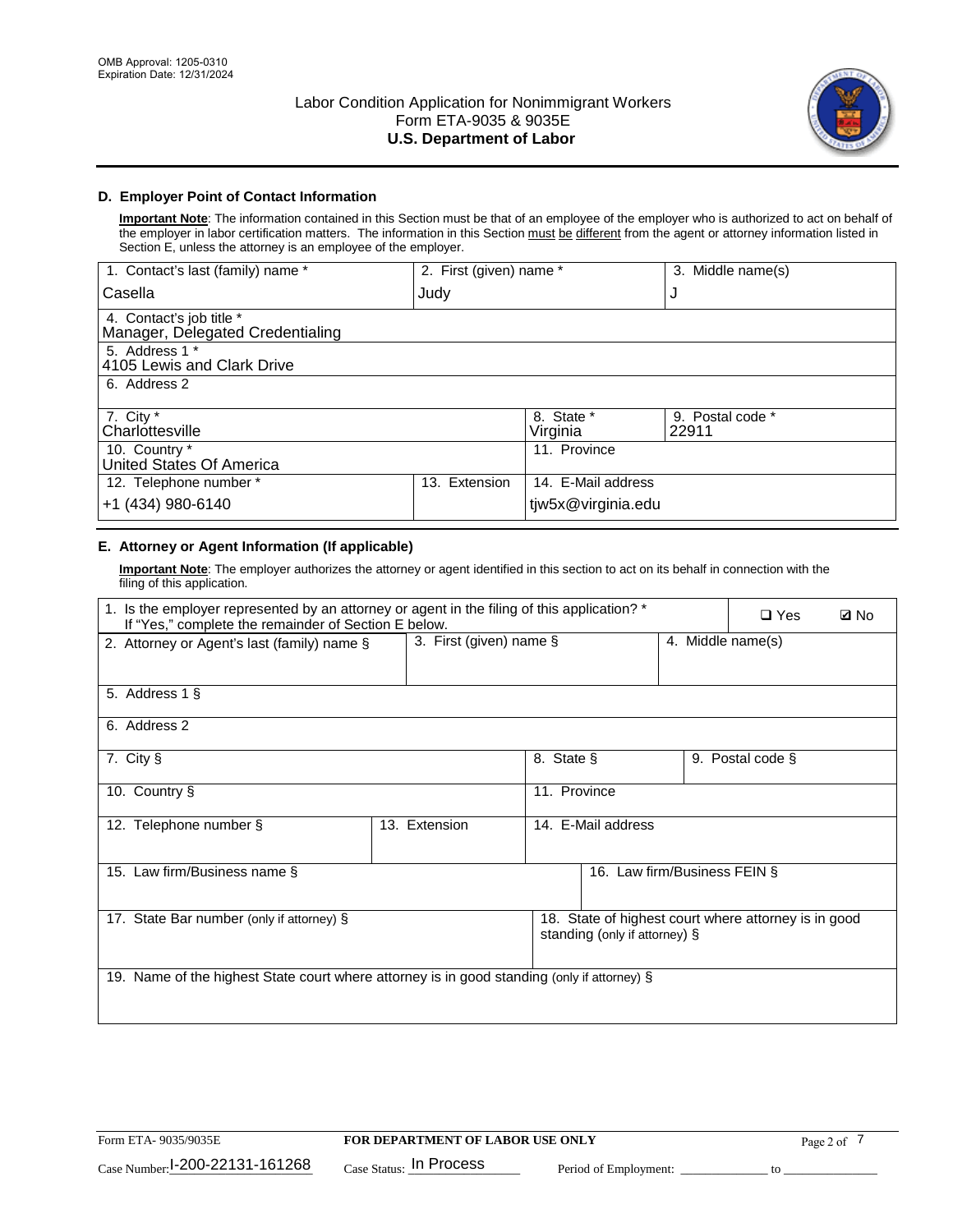

### **F. Employment and Wage Information**

**Important Note**: The employer must define the intended place(s) of employment with as much geographic specificity as possible. Each intended place(s) of employment listed below must be the worksite or physical location where the work will actually be performed and cannot be a P.O. Box. The employer must identify all intended places of employment, including those of short duration, on the LCA. 20 CFR 655.730(c)(5). If the employer is submitting this form non-electronically and the work is expected to be performed in more than one location, an attachment must be submitted in order to complete this section. An employer has the option to use either a single Form ETA-9035/9035E or multiple forms to disclose all intended places of employment. If the employer has more than ten (10) intended places of employment at the time of filing this application, the employer must file as many additional LCAs as are necessary to list all intended places of employment. See the form instructions for further information about identifying all intended places of employment.

### a.*Place of Employment Information* 1

| 1. Enter the estimated number of workers that will perform work at this place of employment under<br>the LCA.*                 | 1                            |
|--------------------------------------------------------------------------------------------------------------------------------|------------------------------|
| 2. Indicate whether the worker(s) subject to this LCA will be placed with a secondary entity at this<br>place of employment. * | $\square$ Yes<br><b>Z</b> No |
| 3. If "Yes" to question 2, provide the legal business name of the secondary entity. §                                          |                              |
| 4. Address 1 *                                                                                                                 |                              |
| 1415 Jefferson Park Avenue                                                                                                     |                              |
| 5. Address 2                                                                                                                   |                              |
| 6. City $*$<br>7. County *<br>Albemarle<br>Charlottesville                                                                     |                              |
| 8. State/District/Territory *<br>9. Postal code *                                                                              |                              |
| 22902<br>Virginia                                                                                                              |                              |
| 10. Wage Rate Paid to Nonimmigrant Workers *<br>10a. Per: (Choose only one)*                                                   |                              |
| □ Hour □ Week □ Bi-Weekly □ Month ☑ Year<br>From* \$ 87568 00<br>To: $$$                                                       |                              |
| 11. Prevailing Wage Rate *<br>11a. Per: (Choose only one)*                                                                     |                              |
| □ Hour □ Week □ Bi-Weekly □ Month ☑ Year<br>77085 00                                                                           |                              |
|                                                                                                                                |                              |
| Questions 12-14. Identify the source used for the prevailing wage (PW) (check and fully complete only one): *                  |                              |
| 12.<br>A Prevailing Wage Determination (PWD) issued by the Department of Labor<br>$\Box$                                       | a. PWD tracking number §     |
| 13.<br>A PW obtained independently from the Occupational Employment Statistics (OES) Program                                   |                              |
| $\mathbf v$<br>a. Wage Level (check one): §                                                                                    | b. Source Year §             |
| பெ<br>□⊪<br>$\Box$ N/A<br>□⊥<br>$\Box$ IV                                                                                      | 7/1/2021 - 6/30/2022         |
| 14.<br>A PW obtained using another legitimate source (other than OES) or an independent authoritative source                   |                              |
| a. Source Type (check one): §                                                                                                  | b. Source Year §             |
| $\Box$ CBA<br>$\Box$ DBA<br>$\square$ SCA<br>$\Box$ Other/ PW Survey                                                           |                              |
| c. If responded "Other/ PW Survey" in question 14.a, enter the name of the survey producer or publisher §                      |                              |
|                                                                                                                                |                              |
| d. If responded "Other/ PW Survey" in question 14.a, enter the title or name of the PW survey §                                |                              |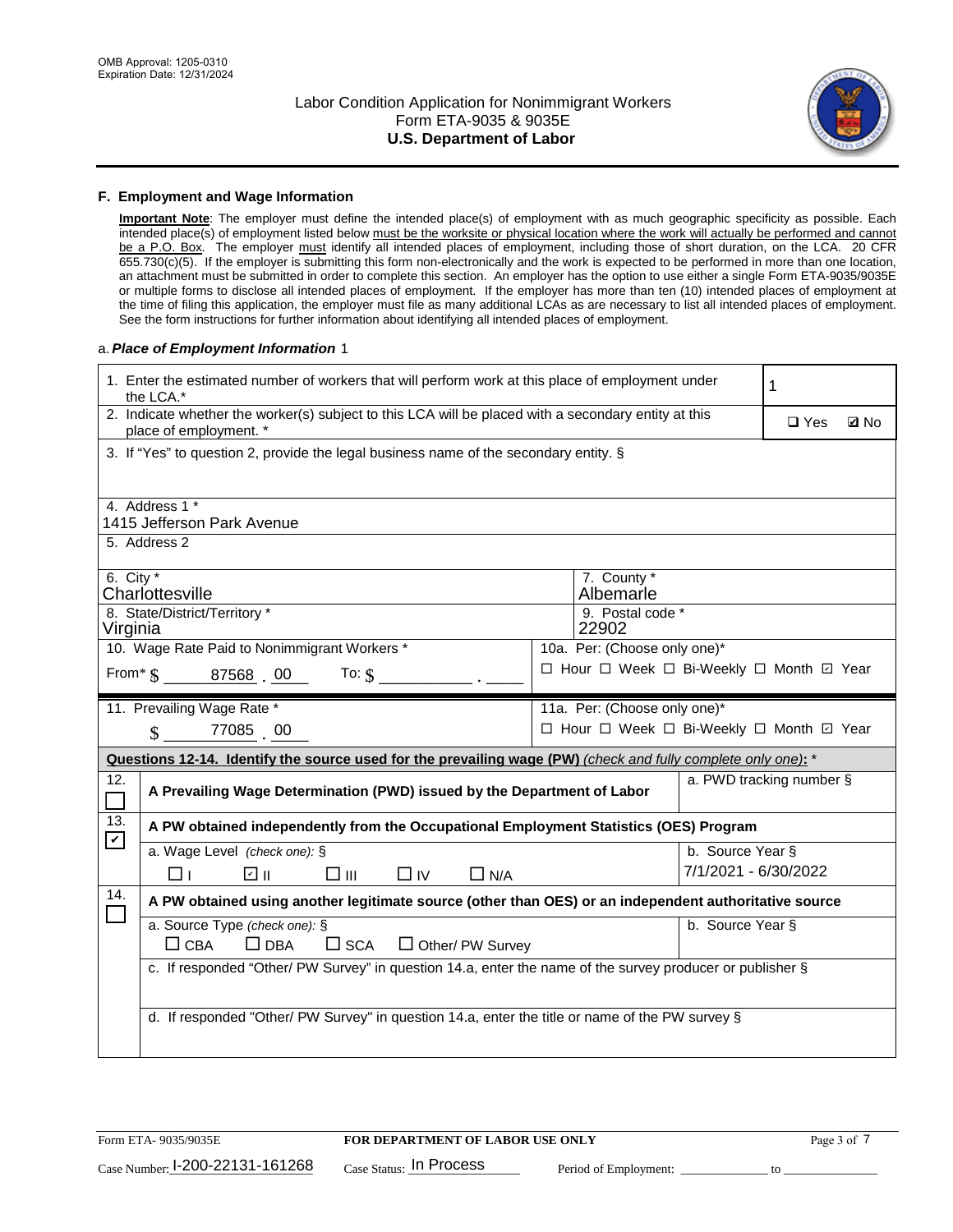

# **G. Employer Labor Condition Statements**

! *Important Note:* In order for your application to be processed, you MUST read Section G of the Form ETA-9035CP - General Instructions for the 9035 & 9035E under the heading "Employer Labor Condition Statements" and agree to all four (4) labor condition statements summarized below:

- (1) **Wages:** The employer shall pay nonimmigrant workers at least the prevailing wage or the employer's actual wage, whichever is higher, and pay for non-productive time. The employer shall offer nonimmigrant workers benefits and eligibility for benefits provided as compensation for services on the same basis as the employer offers to U.S. workers. The employer shall not make deductions to recoup a business expense(s) of the employer including attorney fees and other costs connected to the performance of H-1B, H-1B1, or E-3 program functions which are required to be performed by the employer. This includes expenses related to the preparation and filing of this LCA and related visa petition information. 20 CFR 655.731;
- (2) **Working Conditions:** The employer shall provide working conditions for nonimmigrants which will not adversely affect the working conditions of workers similarly employed. The employer's obligation regarding working conditions shall extend for the duration of the validity period of the certified LCA or the period during which the worker(s) working pursuant to this LCA is employed by the employer, whichever is longer. 20 CFR 655.732;
- (3) **Strike, Lockout, or Work Stoppage:** At the time of filing this LCA, the employer is not involved in a strike, lockout, or work stoppage in the course of a labor dispute in the occupational classification in the area(s) of intended employment. The employer will notify the Department of Labor within 3 days of the occurrence of a strike or lockout in the occupation, and in that event the LCA will not be used to support a petition filing with the U.S. Citizenship and Immigration Services (USCIS) until the DOL Employment and Training Administration (ETA) determines that the strike or lockout has ended. 20 CFR 655.733; and
- (4) **Notice:** Notice of the LCA filing was provided no more than 30 days before the filing of this LCA or will be provided on the day this LCA is filed to the bargaining representative in the occupation and area of intended employment, or if there is no bargaining representative, to workers in the occupation at the place(s) of employment either by electronic or physical posting. This notice was or will be posted for a total period of 10 days, except that if employees are provided individual direct notice by e-mail, notification need only be given once. A copy of the notice documentation will be maintained in the employer's public access file. A copy of this LCA will be provided to each nonimmigrant worker employed pursuant to the LCA. The employer shall, no later than the date the worker(s) report to work at the place(s) of employment, provide a signed copy of the certified LCA to the worker(s) working pursuant to this LCA. 20 CFR 655.734.

1. **I have read and agree to** Labor Condition Statements 1, 2, 3, and 4 above and as fully explained in Section G of the Form ETA-9035CP – General Instructions for the 9035 & 9035E and the Department's regulations at 20 CFR 655 Subpart H. \*

**Ø**Yes ロNo

### **H. Additional Employer Labor Condition Statements –H-1B Employers ONLY**

!**Important Note***:* In order for your H-1B application to be processed, you MUST read Section H – Subsection 1 of the Form ETA 9035CP – General Instructions for the 9035 & 9035E under the heading "Additional Employer Labor Condition Statements" and answer the questions below.

#### *a. Subsection 1*

| 1. At the time of filing this LCA, is the employer H-1B dependent? §                                                                                                                                                                           |                                                                                                               | $\Box$ Yes | ⊡ No      |            |
|------------------------------------------------------------------------------------------------------------------------------------------------------------------------------------------------------------------------------------------------|---------------------------------------------------------------------------------------------------------------|------------|-----------|------------|
| 2. At the time of filing this LCA, is the employer a willful violator? $\S$                                                                                                                                                                    |                                                                                                               | $\Box$ Yes | ⊡ No      |            |
| 3. If "Yes" is marked in questions H.1 and/or H.2, you must answer "Yes" or "No" regarding<br>whether the employer will use this application ONLY to support H-1B petitions or extensions of<br>status for exempt H-1B nonimmigrant workers? § |                                                                                                               | $\Box$ Yes | $\Box$ No |            |
| 4. If "Yes" is marked in question H.3, identify the statutory basis for the<br>exemption of the H-1B nonimmigrant workers associated with this<br>LCA.                                                                                         | $\Box$ \$60,000 or higher annual wage<br>$\Box$ Master's Degree or higher in related specialty<br>$\Box$ Both |            |           |            |
| H-1B Dependent or Willful Violator Employers -Master's Degree or Higher Exemptions ONLY                                                                                                                                                        |                                                                                                               |            |           |            |
| 5. Indicate whether a completed Appendix A is attached to this LCA covering any H-1B<br>nonimmigrant worker for whom the statutory exemption will be based <b>ONLY</b> on attainment of a<br>Master's Degree or higher in related specialty. § |                                                                                                               | $\Box$ Yes | ⊡ No      | $\Box$ N/A |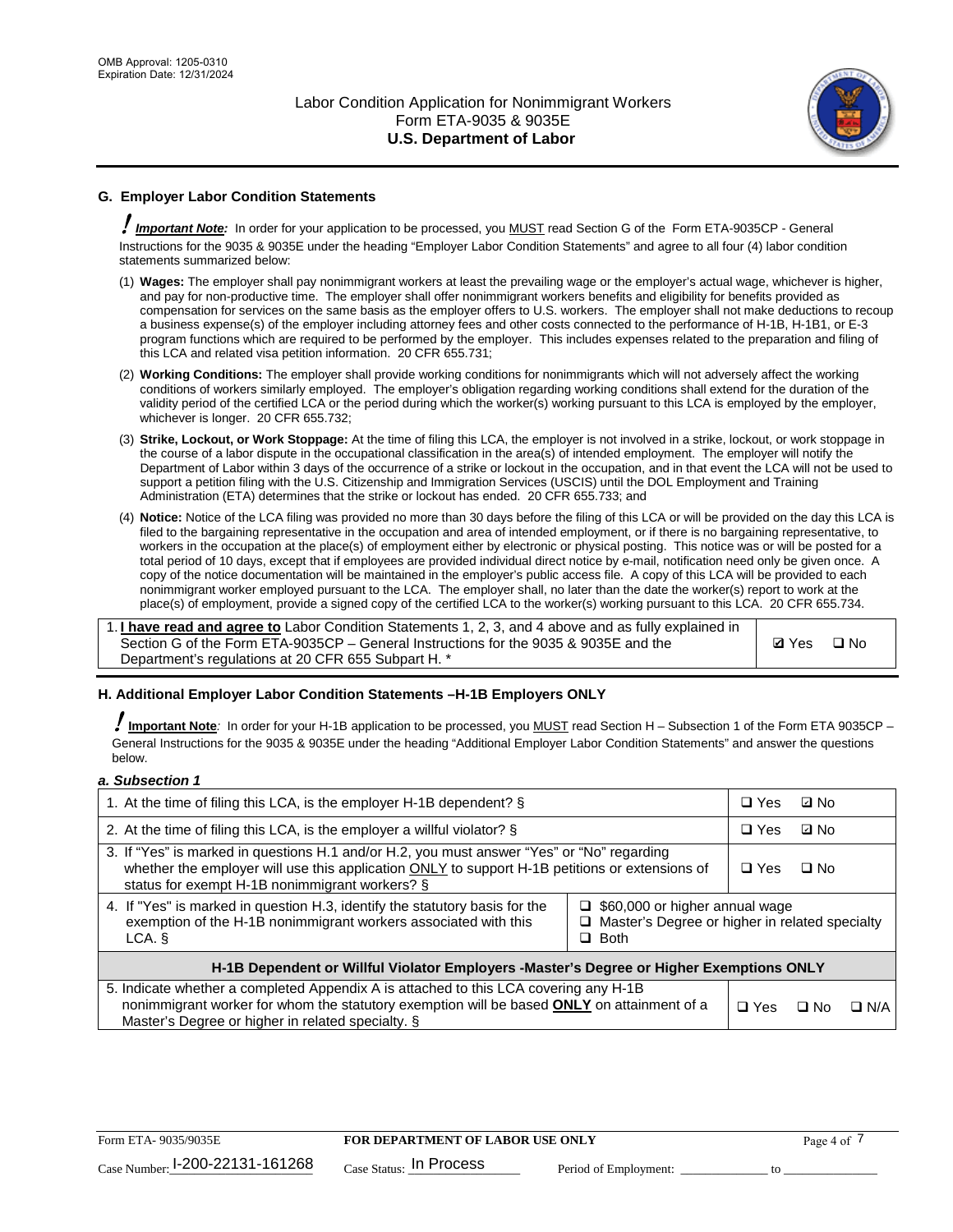

**If you marked "Yes" to questions H.a.1 (H-1B dependent) and/or H.a.2 (H-1B willful violator) and "No" to question H.a.3 (exempt H-1B nonimmigrant workers), you MUST read Section H – Subsection 2 of the Form ETA 9035CP – General Instructions for the 9035 & 9035E under the heading "Additional Employer Labor Condition Statements" and indicate your agreement to all three (3) additional statements summarized below.**

### *b. Subsection 2*

- A. **Displacement:** An H-1B dependent or willful violator employer is prohibited from displacing a U.S. worker in its own workforce within the period beginning 90 days before and ending 90 days after the date of filing of the visa petition. 20 CFR 655.738(c);
- B. **Secondary Displacement:** An H-1B dependent or willful violator employer is prohibited from placing an H-1B nonimmigrant worker(s) with another/secondary employer where there are indicia of an employment relationship between the nonimmigrant worker(s) and that other/secondary employer (thus possibly affecting the jobs of U.S. workers employed by that other employer), unless and until the employer subject to this LCA makes the inquiries and/or receives the information set forth in 20 CFR 655.738(d)(5) concerning that other/secondary employer's displacement of similarly employed U.S. workers in its workforce within the period beginning 90 days before and ending 90 days after the date of such placement. 20 CFR 655.738(d). Even if the required inquiry of the secondary employer is made, the H-1B dependent or willful violator employer will be subject to a finding of a violation of the secondary displacement prohibition if the secondary employer, in fact, displaces any U.S. worker(s) during the applicable time period; and
- C. **Recruitment and Hiring:** Prior to filing this LCA or any petition or request for extension of status for nonimmigrant worker(s) supported by this LCA, the H-1B dependent or willful violator employer must take good faith steps to recruit U.S. workers for the job(s) using procedures that meet industry-wide standards and offer compensation that is at least as great as the required wage to be paid to the nonimmigrant worker(s) pursuant to 20 CFR 655.731(a). The employer must offer the job(s) to any U.S. worker who applies and is equally or better qualified for the job than the nonimmigrant worker. 20 CFR 655.739.

| 6. I have read and agree to Additional Employer Labor Condition Statements A, B, and C above and |       |           |
|--------------------------------------------------------------------------------------------------|-------|-----------|
| as fully explained in Section H – Subsections 1 and 2 of the Form ETA 9035CP – General           | □ Yes | $\Box$ No |
| Instructions for the 9035 & 9035 E and the Department's regulations at 20 CFR 655 Subpart H. §   |       |           |

### **I. Public Disclosure Information**

! **Important Note***:* You must select one or both of the options listed in this Section.

| 1. Public disclosure information in the United States will be kept at: * |  |  |  |  |  |  |  |
|--------------------------------------------------------------------------|--|--|--|--|--|--|--|
|--------------------------------------------------------------------------|--|--|--|--|--|--|--|

**sqrt** Employer's principal place of business □ Place of employment

### **J. Notice of Obligations**

A. Upon receipt of the certified LCA, the employer must take the following actions:

- o Print and sign a hard copy of the LCA if filing electronically (20 CFR 655.730(c)(3));<br>
Maintain the original signed and certified LCA in the employer's files (20 CFR 655.7
- Maintain the original signed and certified LCA in the employer's files (20 CFR 655.705(c)(2); 20 CFR 655.730(c)(3); and 20 CFR 655.760); and
- o Make a copy of the LCA, as well as necessary supporting documentation required by the Department of Labor regulations, available for public examination in a public access file at the employer's principal place of business in the U.S. or at the place of employment within one working day after the date on which the LCA is filed with the Department of Labor (20 CFR 655.705(c)(2) and 20 CFR 655.760).
- B. The employer must develop sufficient documentation to meet its burden of proof with respect to the validity of the statements made in its LCA and the accuracy of information provided, in the event that such statement or information is challenged (20 CFR 655.705(c)(5) and 20 CFR 655.700(d)(4)(iv)).
- C. The employer must make this LCA, supporting documentation, and other records available to officials of the Department of Labor upon request during any investigation under the Immigration and Nationality Act (20 CFR 655.760 and 20 CFR Subpart I).

*I declare under penalty of perjury that I have read and reviewed this application and that to the best of my knowledge, the*  information contained therein is true and accurate. I understand that to knowingly furnish materially false information in the *preparation of this form and any supplement thereto or to aid, abet, or counsel another to do so is a federal offense punishable by fines, imprisonment, or both (18 U.S.C. 2, 1001,1546,1621).*

| 1. Last (family) name of hiring or designated official *   2. First (given) name of hiring or designated official *   3. Middle initial § |                  |  |
|-------------------------------------------------------------------------------------------------------------------------------------------|------------------|--|
| Casella                                                                                                                                   | Judv             |  |
| 4. Hiring or designated official title *                                                                                                  |                  |  |
| Manager, Delegated Credentialing                                                                                                          |                  |  |
| 5. Signature *                                                                                                                            | 6. Date signed * |  |
|                                                                                                                                           |                  |  |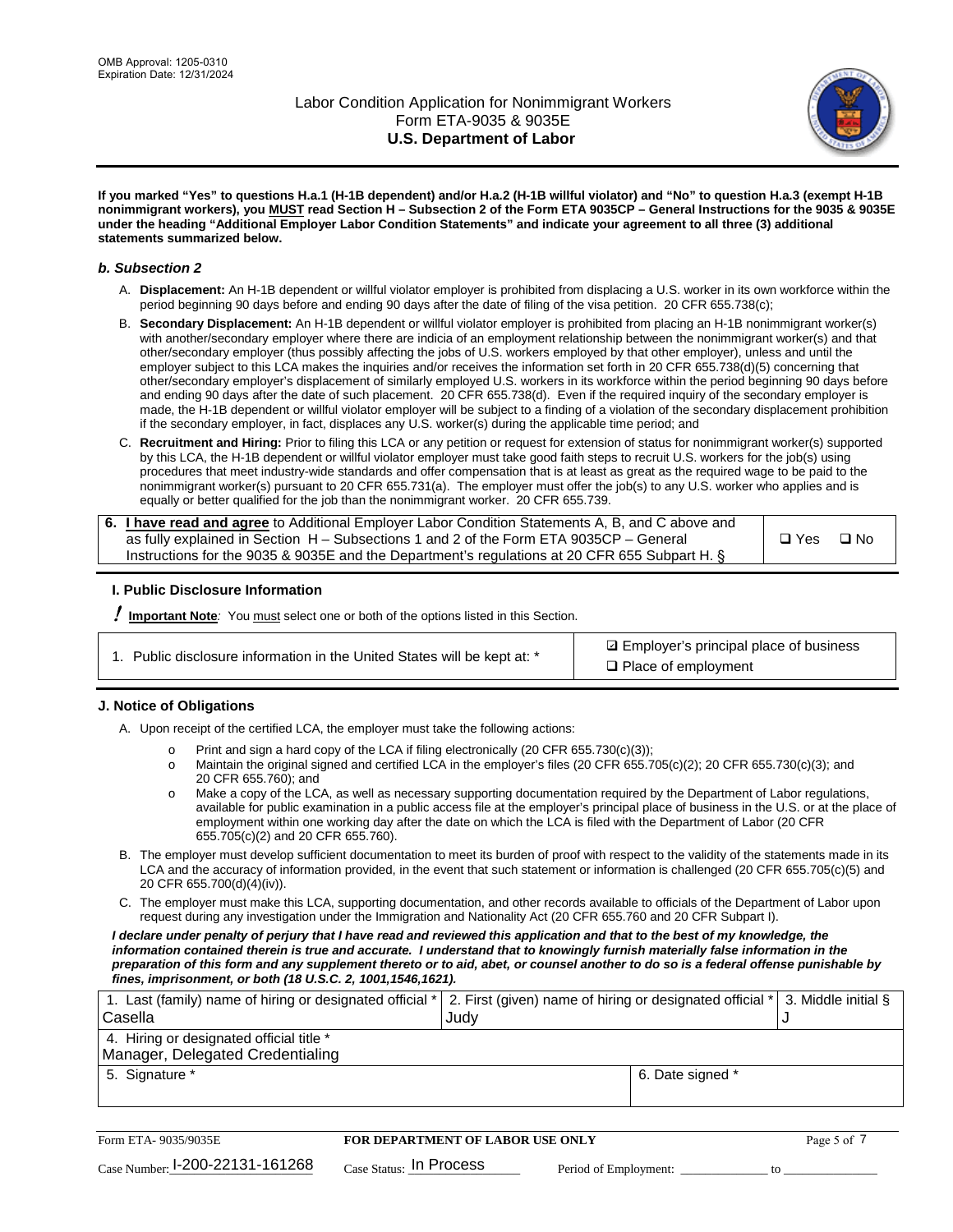

# **K. LCA Preparer**

**Important Note**: Complete this section if the preparer of this LCA is a person other than the one identified in either Section D (employer point of contact) or E (attorney or agent) of this application.

| 1. Last (family) name $\S$                                                                   | 2. First (given) name §                                                                                                                                                                                                        |                                  | 3. Middle initial |
|----------------------------------------------------------------------------------------------|--------------------------------------------------------------------------------------------------------------------------------------------------------------------------------------------------------------------------------|----------------------------------|-------------------|
| White                                                                                        | Timothy                                                                                                                                                                                                                        |                                  | J                 |
| 4. Firm/Business name §                                                                      |                                                                                                                                                                                                                                |                                  |                   |
| University of Virginia                                                                       |                                                                                                                                                                                                                                |                                  |                   |
| 5. E-Mail address §<br>tjw5x@virginia.edu                                                    |                                                                                                                                                                                                                                |                                  |                   |
| L. U.S. Government Agency Use (ONLY)                                                         |                                                                                                                                                                                                                                |                                  |                   |
| By virtue of the signature below, the Department of Labor hereby acknowledges the following: |                                                                                                                                                                                                                                |                                  |                   |
| This certification is valid from This certification is valid from                            | to the contract of the contract of the contract of the contract of the contract of the contract of the contract of the contract of the contract of the contract of the contract of the contract of the contract of the contrac |                                  |                   |
|                                                                                              |                                                                                                                                                                                                                                |                                  |                   |
| Department of Labor, Office of Foreign Labor Certification                                   |                                                                                                                                                                                                                                | Certification Date (date signed) |                   |

#### $\frac{117200 - 221131 - 101200}{111110000}$ I-200-22131-161268 In Process

Case number **Case Status** Case Status **Case Status** 

*The Department of Labor is not the guarantor of the accuracy, truthfulness, or adequacy of a certified LCA.*

### **M. Signature Notification and Complaints**

The signatures and dates signed on this form will not be filled out when electronically submitting to the Department of Labor for processing, but **MUST** be complete when submitting non-electronically. If the application is submitted electronically, any resulting certification **MUST** be signed *immediately upon receipt* from DOL before it can be submitted to USCIS for final processing.

Complaints alleging misrepresentation of material facts in the LCA and/or failure to comply with the terms of the LCA may be filed using the WH-4 Form with any office of the Wage and Hour Division, U.S. Department of Labor. A listing of the Wage and Hour Division offices can be obtained at www.dol.gov/whd. Complaints alleging failure to offer employment to an equally or better qualified U.S. worker, or an employer's

misrepresentation regarding such offer(s) of employment, may be filed with the U.S. Department of Justice, Civil Rights Division, Immigrant and Employee Rights Section, 950 Pennsylvania Avenue, NW, # IER, NYA 9000, Washington, DC, 20530, and additional information can be obtained at www.justice.gov. Please note that complaints should be filed with the Civil Rights Division, Immigrant and Employee Rights Section at the Department of Justice only if the violation is by an employer who is H-1B dependent or a willful violator as defined in 20 CFR 655.710(b) and 655.734(a)(1)(ii).

**For public burden statement information, please see Form ETA-9035CP General Instructions.**

| Form ETA-9035/9035E             | <b>FOR DEPARTMENT OF LABOR USE ONLY</b> |                       | Page 6 of |
|---------------------------------|-----------------------------------------|-----------------------|-----------|
| Case Number: 1-200-22131-161268 | $_{\text{Case Status:}}$ In Process     | Period of Employment: |           |